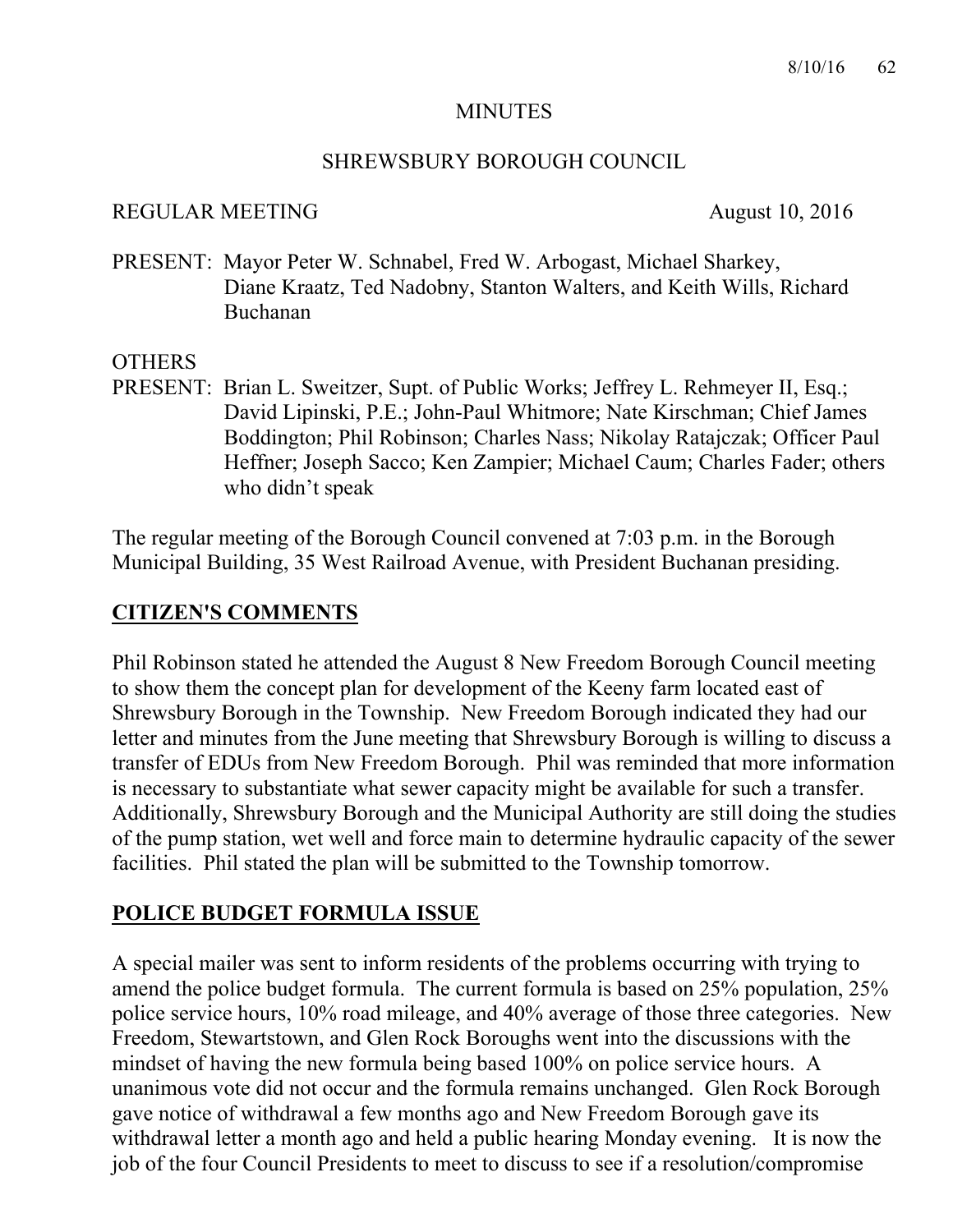can be reached. The other three Council presidents on the sub-committee met without the knowledge of Shrewsbury Council President. Pres. Buchanan stated he is on the September 6 agenda of the Stewartstown Borough meeting. Council reiterated it has no problem whatsoever with the performance of the Police Department.

M. Sharkey entered the meeting at 7:09 p.m.

Business owners Ken Zampier, Michael Caum, Esq., and residents Joe Sacco, and Charles Fader all spoke in favor of keeping the police department and suggested ideas to add to the formula to make it more equitable. One suggestion was making a municipality pay for a minimum of service hours based on population as it is felt that in order to cut costs, a municipality could ask for less hours which would create a problem for Chief Boddington and scheduling. The Borough is suggesting a formula of 60% service hours, 20% population, and 20% road mileage. Chief Boddington stated he has been an officer here for 39 years and the officers' jobs are stressful enough with the high level of alert with the negativity toward police officers and now the officers' jobs and Department are in jeopardy. He urged all representatives to sit down and re-negotiate.

S. Walters moved to support a formula of 60% service hours, 20% population, and 20% road mileage for the four Council Presidents to consider.

M. Sharkey seconded. F. Arbogast added that the Borough is still willing to negotiate. Amendment was accepted and the motion carried with all in favor.

M. Sharkey moved that in the event the above proposal is rejected in the discussions that the service hours percentage could go higher but population must stay in the formula. (Without seeing the numbers and how it would affect the budget, there was no second to the motion, which was withdrawn.)

## **APPROVAL OF MINUTES**

The minutes of the July meeting were approved by unanimous consent.

## **APPROVAL OF EXPENDITURES AND REPORT OF ACCOUNTS**

F. Arbogast moved to approve the bill lists: general account check numbers 1017 thru 1063; water account check numbers 1007 thru 1033; sewer account check numbers 1003 thru 1016; highway aid account: check numbers 912 and 913; and to approve the financial reports for July.

T. Nadabny seconded. The motion carried with all in favor. The PLGIT balances and report of accounts for the Municipal Authority were also included.

## **APPROVAL OF PAYROLL REGISTER**

F. Arbogast moved to approve the July 5 and 18 payroll registers.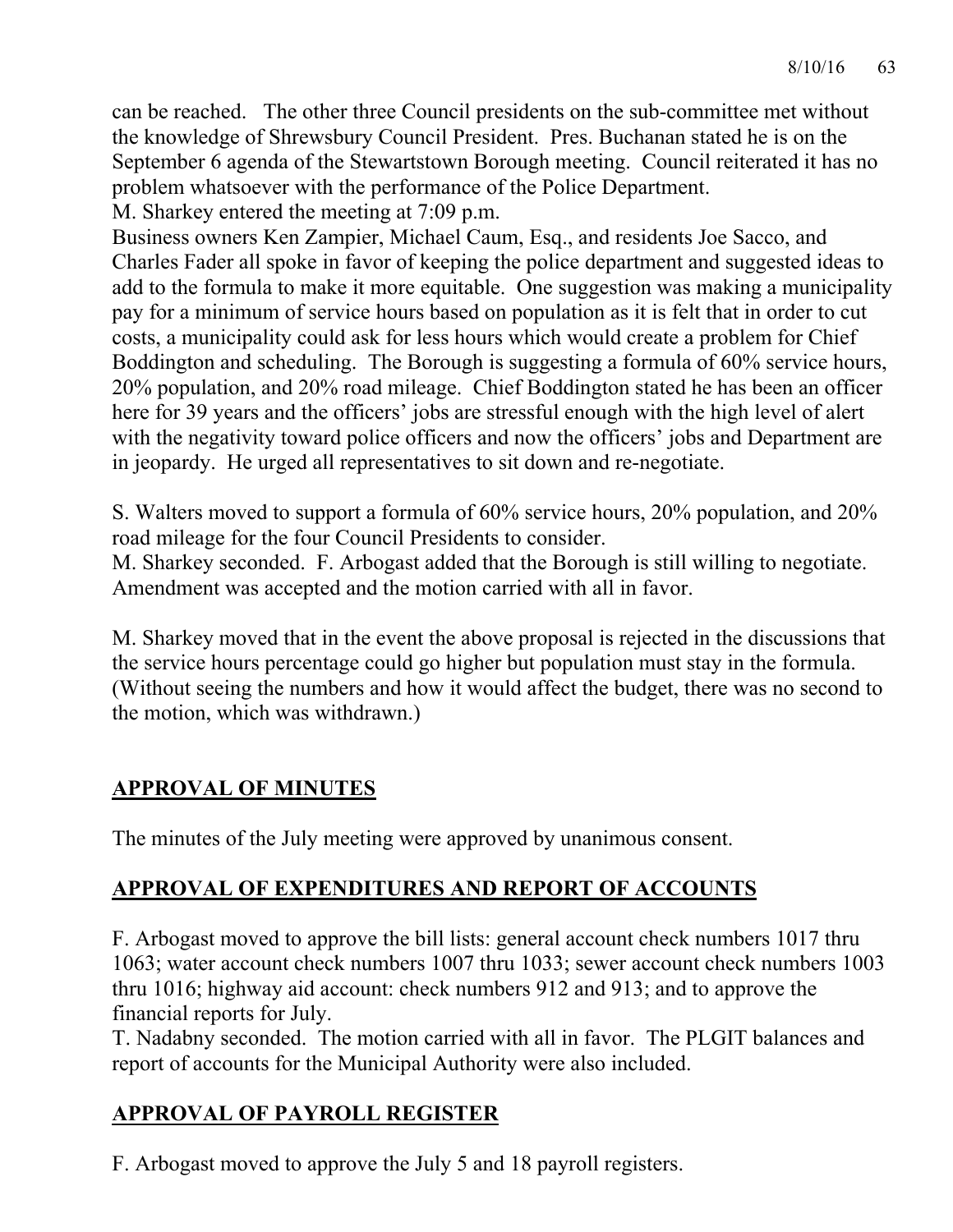M. Sharkey seconded. The motion carried with all in favor.

### **SUBDIVISION & LAND DEVELOPMENT**

#### Eitzert Farms

Phil Robinson, Charles Nass, and Nikolay Ratajczak, were present to give an overview of the development. They are proposing to build the development in three phases giving security for each phase as they go. Security would be supplied for phase I with construction occurring on the roadways and utilities for phases II and III. No building permits would be issued until security is in place for each phase.

F. Arbogast moved to concur with the phases as proposed subject to review and approval of the bonding and legal agreements by Eng. Lipinski and Sol. Rehmeyer, as well as Council.

T. Nadobny seconded. The motion carried with all in favor. The Subdivision Committee will meet with the developers.

#### Eitzert Well

There is an Agreement and an Amendment from 1969 for development of a well on this property. The well was a poor performer and was properly closed in 1994.

M. Sharkey moved that the Agreement and Amendment both be terminated. D. Kraatz seconded. The motion carried with all in favor. The Solicitor will contact counsel for the developer to indicate this action and request a Termination Agreement.

#### **Codes Enforcement**

Ten building permits were issued in July. Keith's activity report was submitted and is on file. Supt. Sweitzer was asked to contact Kimco Realty about altering some parking spaces in order to be able to direct motorists to I-83 since the Members 1<sup>st</sup> Credit Union was built.

**Southern Regional Police** – Mayor Schnabel and R. Buchanan

Pres. Buchanan thanked M. Sharkey for his help in editing the special police formula mailer.

**Water & Sewer** – T. Nadobny and Supt. Sweitzer

Crosswind Drive Sewer Work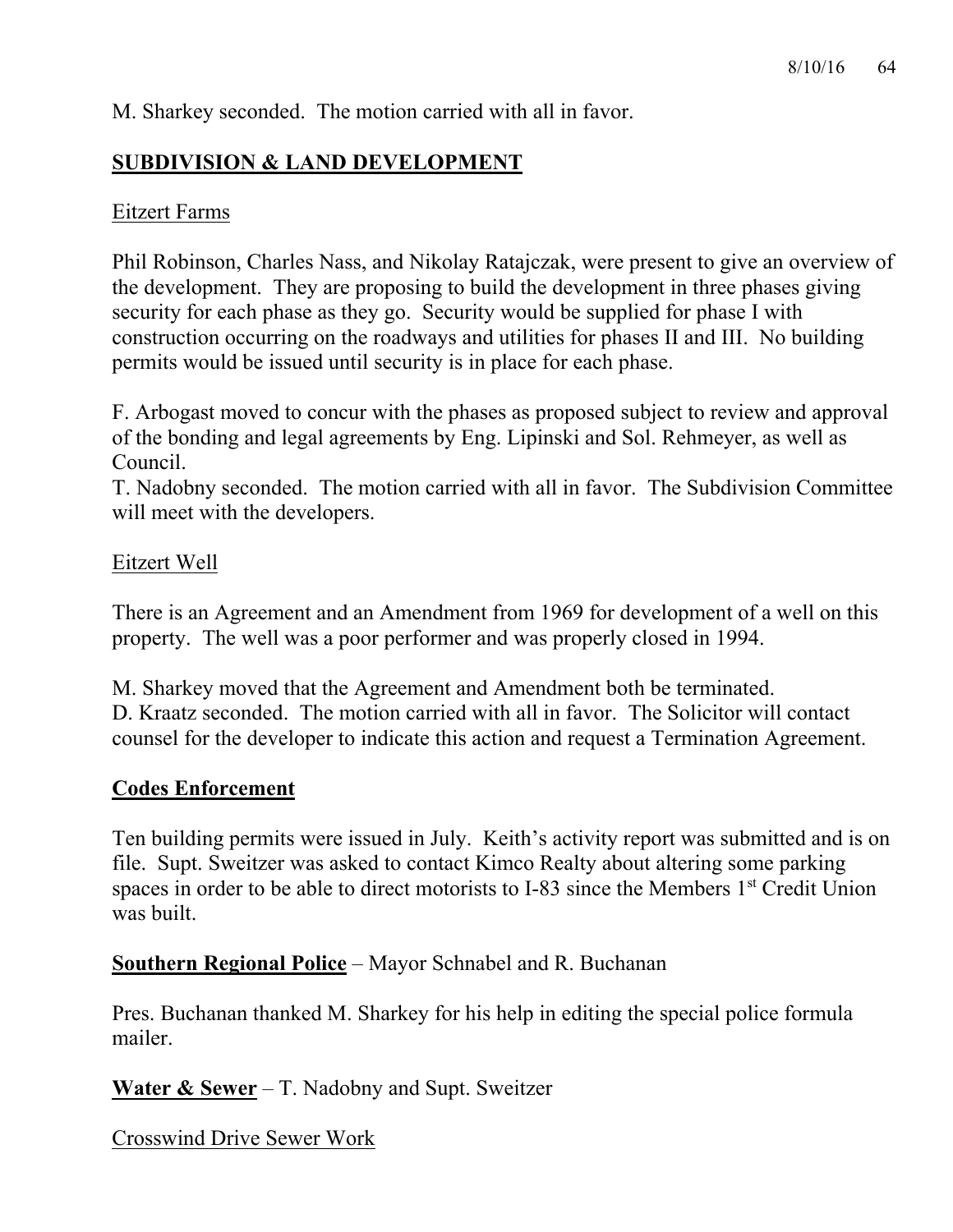Mr. Rehab televised the sewer main and laterals, grouted some worst areas, and ordered the materials. Mr. Rehab was cheaper at approximately \$35,000.00 and the Borough will be responsible for 14% of the cost.

### Essex Circle Drive Sewer/Roads Project

Fitz & Smith was the low bidder at \$325,592.50 and the Borough's share is 14%. Work will begin in the next two weeks.

#### Sewer Meters

The sewer meters were installed on July 21 on the North and South Deer Creek interceptor. The Deer Creek interceptor study has begun and will be measured for six months to a year. The concern is with the wet well, motors, and force main. The sewer mains on South Main Street were televised and are surcharging when the Deer creek pump runs.

### SCADA Project

Control Systems 21 installed the panels at the Village, Home, and Meadow Wells. Phase I is to install SCADA for the base station, Meadow, Village and Home Wells. This will allow us to accumulate data for future SRBC permitting. To date, the amount of \$31,440.65 and \$80,000.00 was budgeted.

## **Public Roads & Lighting** – M. Sharkey and Supt. Sweitzer

# Eliminating Parking between 33 and 37 West Forrest Avenue, North Side

Nate Kirschman submitted a letter last month asking that yellow paint be applied to the curbing on the north side of West Forrest Avenue between the fire house and 37 West Forrest Avenue as there is not room for parked vehicles. Supt. Sweitzer has the paperwork to perform the traffic study. Due to the safety and enforcement issue, a traffic study will be done with an ordinance to be adopted.

M. Sharkey moved to authorize Supt. Sweitzer perform the traffic study with an ordinance to be adopted for enforcement.

T. Nadobny seconded. The motion carried with all in favor.

## Drainage Swale at Post Office

Apparently, when the post office was built, a drainage pipe was damaged and silt has built up causing the storm water to back up into the detention pond across the street at the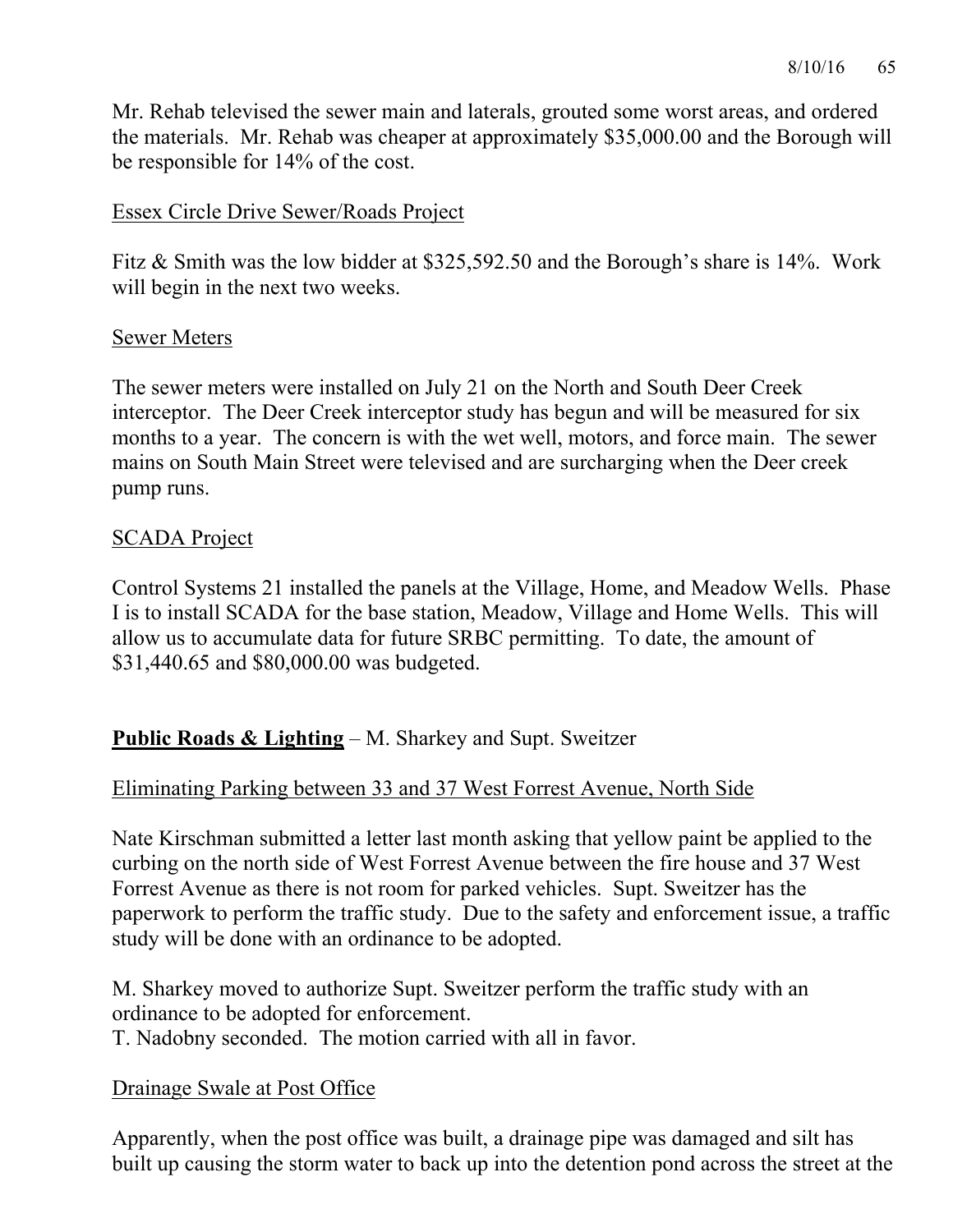car wash. A letter was sent to the property owner asking that they correct the problem. Supt. Sweitzer met with a representative of the owner of the property, Frall Development, who indicated they would not address the problem. To correct the problem, the pipe and stone would cost around \$4,700.00 with Public Works labor coming to around \$3,500.00. No evidence of an easement or documentation of the existence of the pipe between the car wash and the post office property can be found. The easement on the post office property is to drain its water to the southwest. In order to correct the current unsafe situation with the open ditch surrounded by snow fencing, Supt. Sweitzer was asked to fill the area with #4 stone in order to allow the water to drain away and not collect. A future solution will be discussed later. Sol. Rehmeyer was asked to send a letter regarding cost sharing.

#### Snow Plow Bid Advertisement

M. Sharkey moved to authorize Sol. Rehmeyer to advertise for bids for the extra snow plow driver.

S. Walters seconded. The motion carried with all in favor.

## **Public Lands, Buildings and Finance** – F. Arbogast

Borough-Owned Lot on Whitcraft Lane

A complaint was received about the lot that holds some concrete and millings. An offer was made to the neighbor that the Borough is willing to plant Arborvitaes on our side with them paying for half. Supt. Sweitzer said the neighbor didn't want the Arborvitaes. They were to be at the meeting tonight. We will put this on hold until we hear back from them.

### **ENGINEER'S REPORT**

### Woodland Drive Recommendation of Payment

Eng. Lipinski submitted the recommendation of payment to Stewart and Tate in the amount of \$62,421.03 as final payment.

S. Walters moved to pay Stewart and Tate the amount of \$62,421.03. M. Sharkey seconded. The motion carried with all in favor.

Adoption of Oaklyn Circle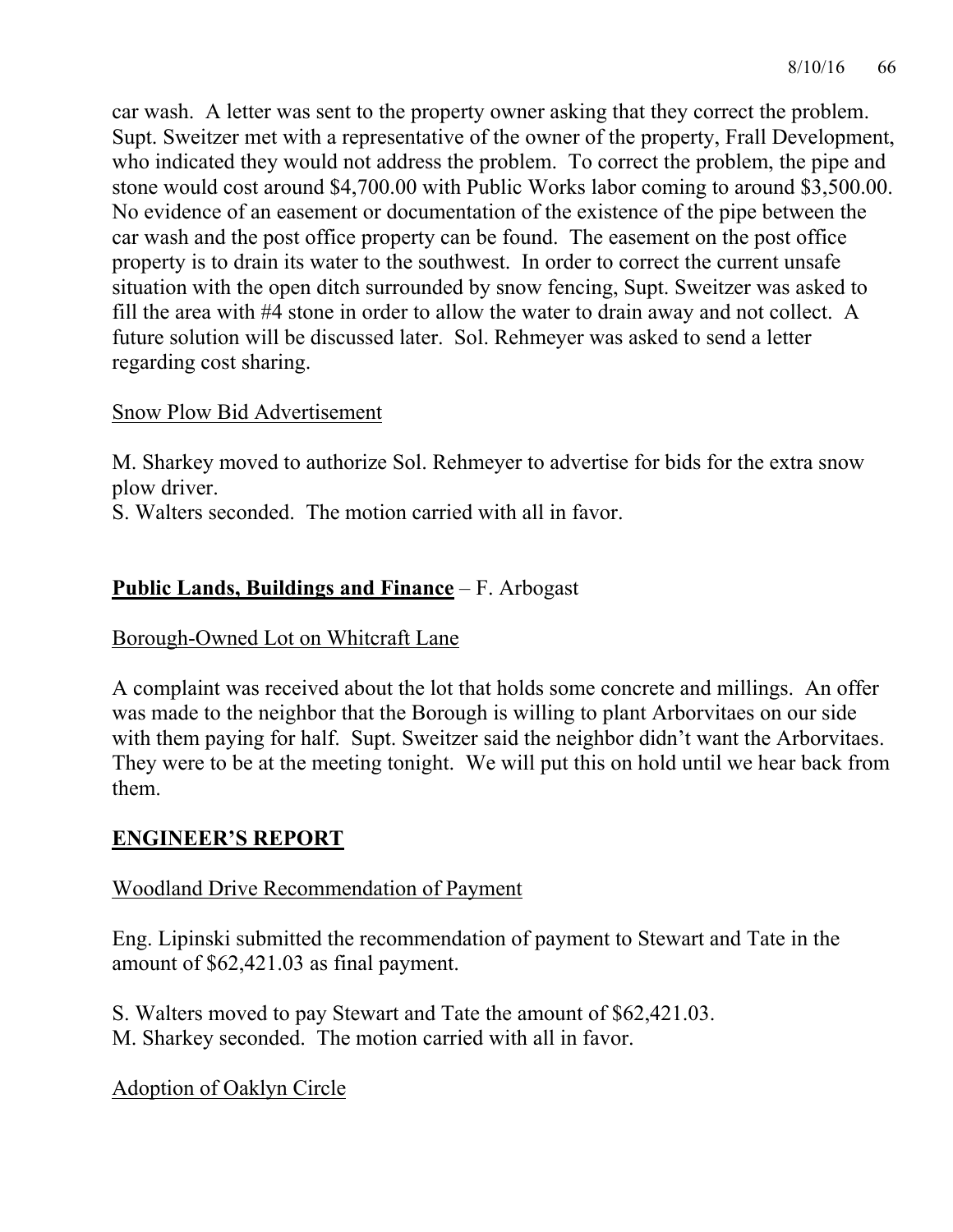An existing water main is not located within the existing water easement. The old easement needs to be abandoned and a new one prepared. Supt. Sweitzer will speak with the property owner in order to obtain the new easement.

#### Dollar General New Store

Eng. Lipinski's office reviewed the plan and issued comments to the Authority.

#### 2016 Waterline Work

H & H General Excavating will start work on Monday.

Deer Creek Pump Station Wet Well Expansion

We are still waiting on DEP to issue the permit. One portion was approved.

#### Tapping Fee Study

Work has begun on the tapping fee calculations.

### **SOLICITOR'S REPORT**

#### Fulton Bank Financing Proposal

To clarify a question from last month, Fulton Prime is defined as interest that shall be payable at a variable rate per annum which is equal to the Fulton Bank Prime Rate Plus one percent. Sol. Rehmeyer was told that Fulton Bank Prime is equal to move with the Wall Street Journal Prime Rate. Fulton Bank Prime is currently 3.50%.

### **Public Safety, Welfare and Personnel** – F. Arbogast

#### Shared EMA

S. Walters said another joint meeting is being scheduled as only Shrewsbury Borough and Shrewsbury Township were in attendance as well as Bill James from the County EMA.

#### Pension Investments

A meeting was held with the R. J. Hall Company to determine where Principal Financial should invest the MMO and extra funds.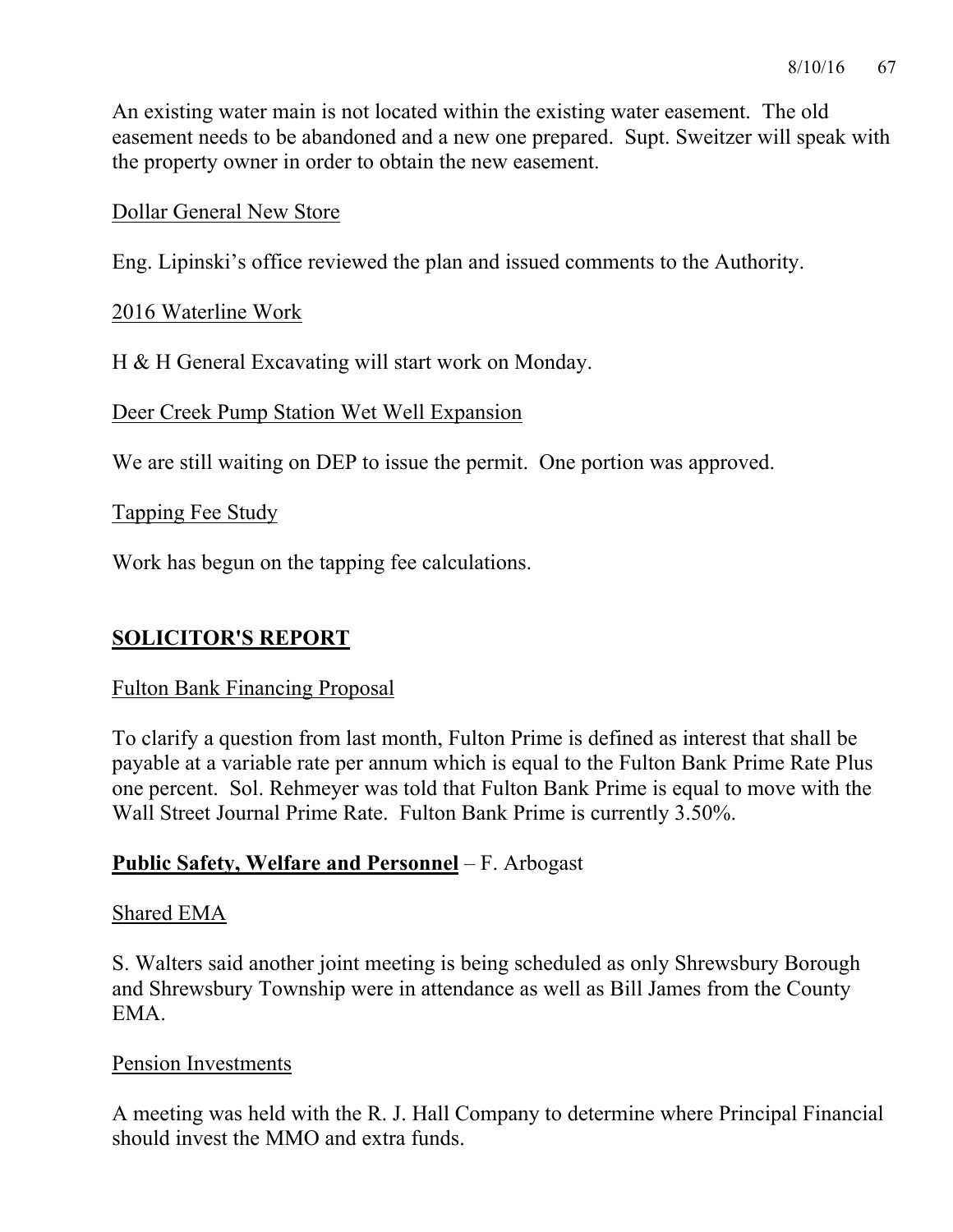### **Secretary's Report** – C. Bosley

#### Newsletter Delay

The regular newsletter is delayed a month due to the special police budget formula mailer. The deadline is now September 2.

### **York Adams Tax Bureau** – M. Sharkey

M. Sharkey attended the July 25 meeting. The Borough will be receiving around \$3,800.00 for disbursement of the 2013 excess revenue versus expenses.

#### **Subdivision, Land Development and Zoning** - D. Kraatz

#### **Planning Commission/Regional Planning Commission** – D. Kraatz

S. Walters reported that we hosted the quarterly Transportation meeting. He also attended the Local Government Advisory Committee meeting on Monday where they reviewed five zoning changes and approved three and denied two.

#### **UNFINISHED BUSINESS**

#### **NEW BUSINESS**

#### Regional Chesapeake Bay Pollutant Reduction

As of now, the Borough is not an MS-4 community. York area is and it comes as far south as Springfield Township. Notice of a meeting to be held on August 31 was received. Eng. Lipinski stated he will be attending and Mayor Schnabel will also attend.

#### Resolution Regarding Road Maintenance

PennDOT maintains the water drainage facilities on State routes only in Second Class Townships which is discriminatory. Mayor Schnabel supplied a sample resolution urging that the PennDOT maintenance policy be amended to include maintenance in all municipalities.

M. Sharkey moved that a Resolution be submitted to Rep. Kristin Phillips-Hill and Sen. Scott Wagner.

K. Wills seconded. The motion carried with all in favor.